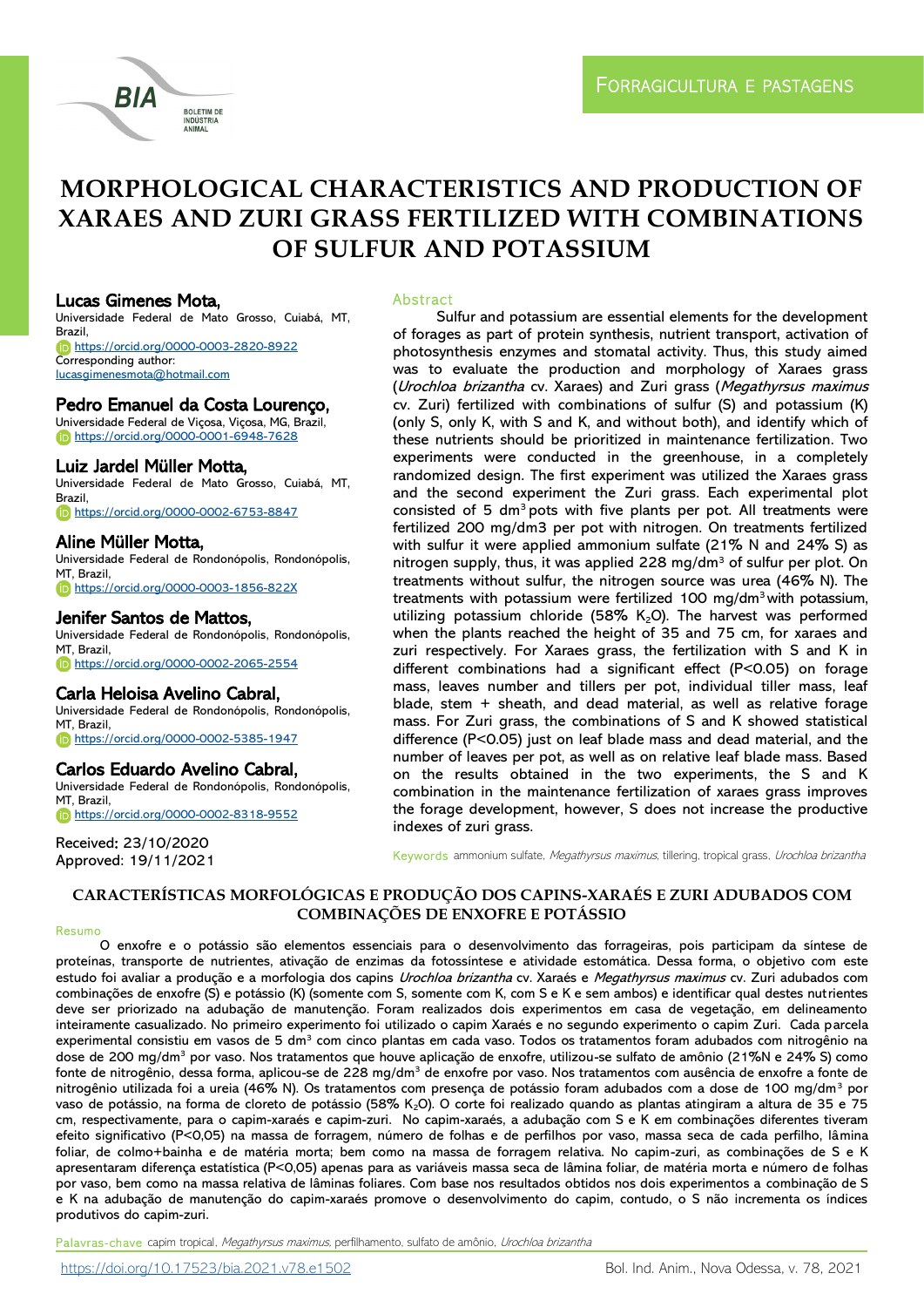### **INTRODUCTION**

In tropical region, grasses with C4 photosynthetic metabolism shows a great forage mass production, which favors the development of pasture livestock in Brazil, given that pasture is the cheapest basal food used in beef cattle systems and contributes significantly to the animal's nutrition, as long as it is well managed. Among a large variety of grasses available are the cultivars *Megathyrsus maximus*  BRS Zuri (COSTA et al., 2020) and *Urochloa brizantha* cv. Xaraes (SILVA et al. 2016), which are grasses with a high capacity for forage mass production. However, in Brazilian Cerrado soils, the productivity of these grasses can be reduced due to the low availability of phosphorus and high acidity levels (REZENDE et al., 2016), which contribute to pasture degradation.

Nitrogen, phosphorus and potassium supply and other nutrients are essential for the proper plant development. In established pastures, nitrogen is the most used nutrient in fertilization, as it increases the forage mass, changes the growth rate and is one of the most extracted by grasses (MARTUSCELLO et al., 2016; GALINDO, et al., 2018). However, when the fertilization planning is carried out exclusively with nitrogen, it becomes important to verify which is the next limiting nutrient for grass development, to optimize production and improve forage quality.

Then, the nutrient most extracted by the plant is potassium, thus, replacement in the system becomes important (BACKES, et al., 2018; GALINDO et al., 2018). Potassium has a fundamental role in plant nutrient transport, activation of photosynthesis enzymes and stomatal activity (HAFSI et al., 2014). Because of this, in the *Urochloa hybrid* cv. Mulate II grass, potassium promotes more tillers and leaves production by the plant, which causes the occurance of forage accumulation (CABRAL et al., 2017). Bonfim-Silva et al. (2018) observed an increase in leaves number and mass produced by *Urochloa brizantha* cv. BRS Piata submitted to potassium doses associated with nitrogen. Furthermore, fertilization with potassium associated with nitrogen increases the potassium concentration in the leaf of *Urochloa brizantha* cv. BRS Piata (MORAIS et al., 2016) and crude protein in *Urochloa brizantha*  cv. Xaraes (OLIVEIRA et al., 2017).

In addition to potassium, it is important to evaluate sulfur levels found in the soil, as this nutrient is important for the synthesis of some amino acids. Sulfur is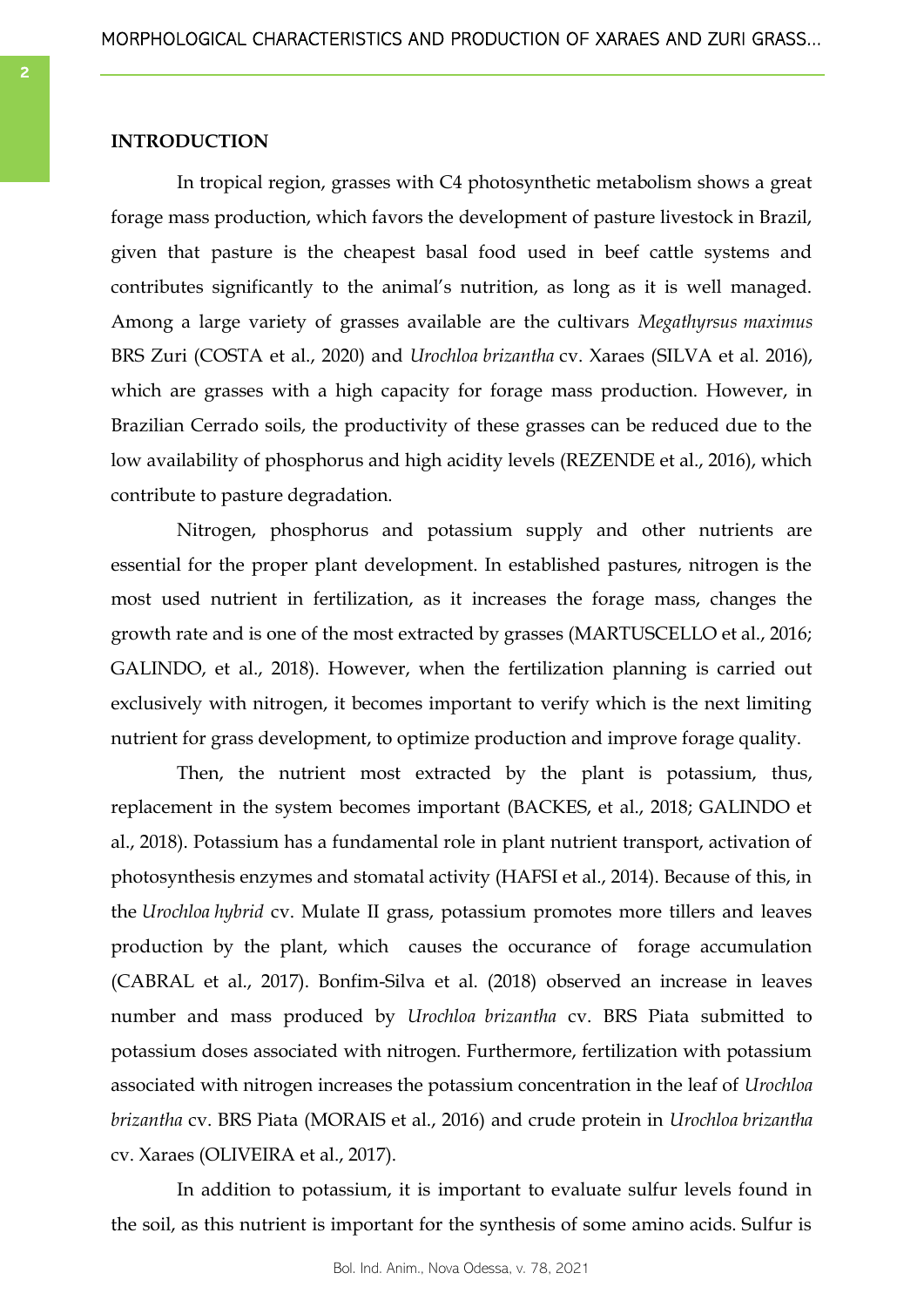one of the essential elements for plant, participating in amino acids synthesis and proteins (MAZID et al., 2011). Soil sulfur deficiency can lead to reduced production and affect nitrogen use efficiency (SANTOS et al., 2019). Among the effects observed in response to sulfur fertilization in poor soils, there is an increase in production, tillering, root growth, which allows the plant to explore a large soil volume and, consequently, absorb more nutrients (SCHMIDT & MONTEIRO, 2015). Santos et al. (2019) observed an increase in the leaf: stem ratio of *Urochloa brizantha* cv. BRS Piata, in increasing sulfur levels and reported that this effect is associated with protein synthesis and leaf expansion provided by sulfur. Thus, for grasses to respond to their productive potential, these nutrients must be available in adequate amounts.

Thus, this study aimed to evaluate productive response and morphological characteristics of *Urochloa brizantha* cv. Xaraes and *Megathyrsus maximus* cv. BRS Zuri fertilized with potassium and sulfur in different combinations and verify which of these nutrients should be prioritized in maintenance fertilization. As potassium is extracted more than sulfur, it was expected that potassium fertilization absence compromises grass development more than sulfur absence.

# **MATERIAL AND METHODS**

### **Experimental area, experimental design and treatments**

Two experiments were carried out in a greenhouse, at the Federal University of Rondonópolis, Mato Grosso State, Brazil, in a completely randomized design consisting with 4 treatments. Treatments consisted of four maintenance fertilization strategies: only with sulfur (S), only with potassium (K), with sulfur and potassium (SK), and without sulfur and potassium (without SK, control).

Experiment 1 was carried out with xaraes grass (*Urochloa brizantha* [*Hochst. ex A. Rich.*] *Stapf* cv. Xaraes) with five replications and experiment 2 with zuri grass (*Megathyrsus maximus* [(*Jacq.*) *B.K. Simon & S. W. L. Jacobs] Jacobs* (*syn. P. maximum Jacq.*) cv. BRS Zuri) and three replicates. In both experiments, each experimental plot consisted of a 5.0 dm<sup>3</sup> pot with Oxisol. Before being transferred to pots, the soil was sieved in a 4 mm mesh  $(Table 1)$ . For daily irrigation, the gravimetric method was used (CABRAL et al., 2018) to keep the soil at maximum field capacity.

At seeding, it was fertilized with phosphorus at a dose of  $300 \text{ mg/dm}^3$  per pot,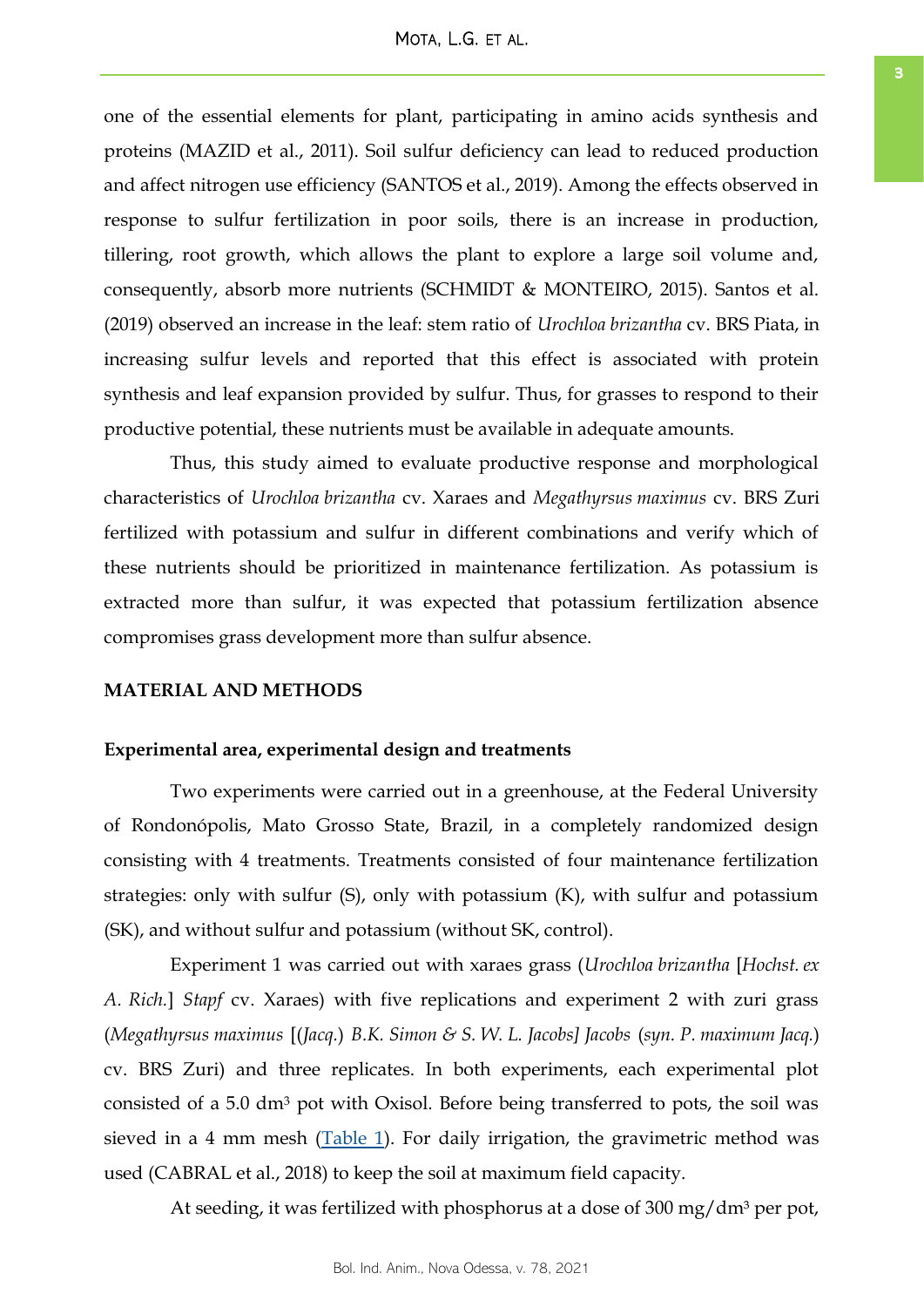| <b>Table 1 -</b> Chemical characterization of Oxisol used in the experiments |           |           |  |     |                             |  |  |                   |                             |        |      |     |
|------------------------------------------------------------------------------|-----------|-----------|--|-----|-----------------------------|--|--|-------------------|-----------------------------|--------|------|-----|
| pH                                                                           |           | P K S     |  |     |                             |  |  | Ca Mg Al H+Al O.M |                             | SB CTC |      | m   |
| CaCl <sub>2</sub>                                                            | $mg/dm^3$ |           |  |     | $\text{cmol}_c/\text{dm}^3$ |  |  | g/kg              | $\text{cmol}_c/\text{dm}^3$ |        | %    |     |
| 6.0                                                                          | 3.4       | 119.0 1.0 |  | 2.3 | 2.0 0.0 1.7                 |  |  | 23.0              | 4.6                         | 6.3    | 73.0 | 0.0 |

<span id="page-3-0"></span>

using triple superphosphate  $(41\% \text{ P}_2\text{O}_5)$ . Twenty seeds per pot were implanted and after emergence, thinning was carried out, leaving five plants per pot. After thinning, it was fertilized with nitrogen at a dose of 100 mg/dm<sup>3</sup> per pot, using urea. Thirty days after sowing, the uniformity cut and implantation of treatments were carried out. All treatments were fertilized with nitrogen at a dose of 200 mg/ $dm<sup>3</sup>$  per pot. For the treatments that received sulfur, ammonium sulfate (21%N and 24%S) was used as a nitrogen source, thus, the fertilization of  $200 \, \text{mg/dm}$ <sup>3</sup> of nitrogen in the sulfur treatments resulted in the application of 228 mg/dm<sup>3</sup> of sulfur per pot. In treatments without sulfur, the nitrogen source used was urea  $(46\% \text{ N})$ , applying 200 mg/dm<sup>3</sup> per pot. The treatments with the presence of potassium were fertilized with a dose of 100 mg/dm<sup>3</sup> per pot of potassium, in the form of potassium chloride (58% K<sub>2</sub>O).

The harvest was performed when the plants reached the height of 35 and 75 cm (COSTA and QUEIROZ, 2017), respectively, for xaraes and zuri grass. At each harvest, nitrogen fertilizers (ammonium sulfate and urea) and potassium were reapplied, so that three evaluations were carried out, with an average interval of 20 days.

### **Measurements and statistical analysis**

After the plants reached the harvesting height, the number of tillers  $(n^{\circ}/pot)$ was counted and forage mass was collected, respecting the residue height. In order not to compromise regrowth, the residue height of 15 and 30 cm was determined for *Urochloa brizantha* and *Megathyrsus maximus*, respectively (EUCLIDES et al., 2014).

After harvesting the plants, the morphological components were separated into leaf blade, stem+sheath, and dead material. Leaves total number (n°/pot) were counted and the material was sent to drying in an air circulation oven at  $55\pm5\degree C$  for 72 hours. After drying, all plant material were weighed. Forage mass (g/pot) was obtained by adding the leaf blade mass, stem + sheath, and dead material. Individual tiller mass (g/tiller) was obtained by dividing forage mass and tillers number.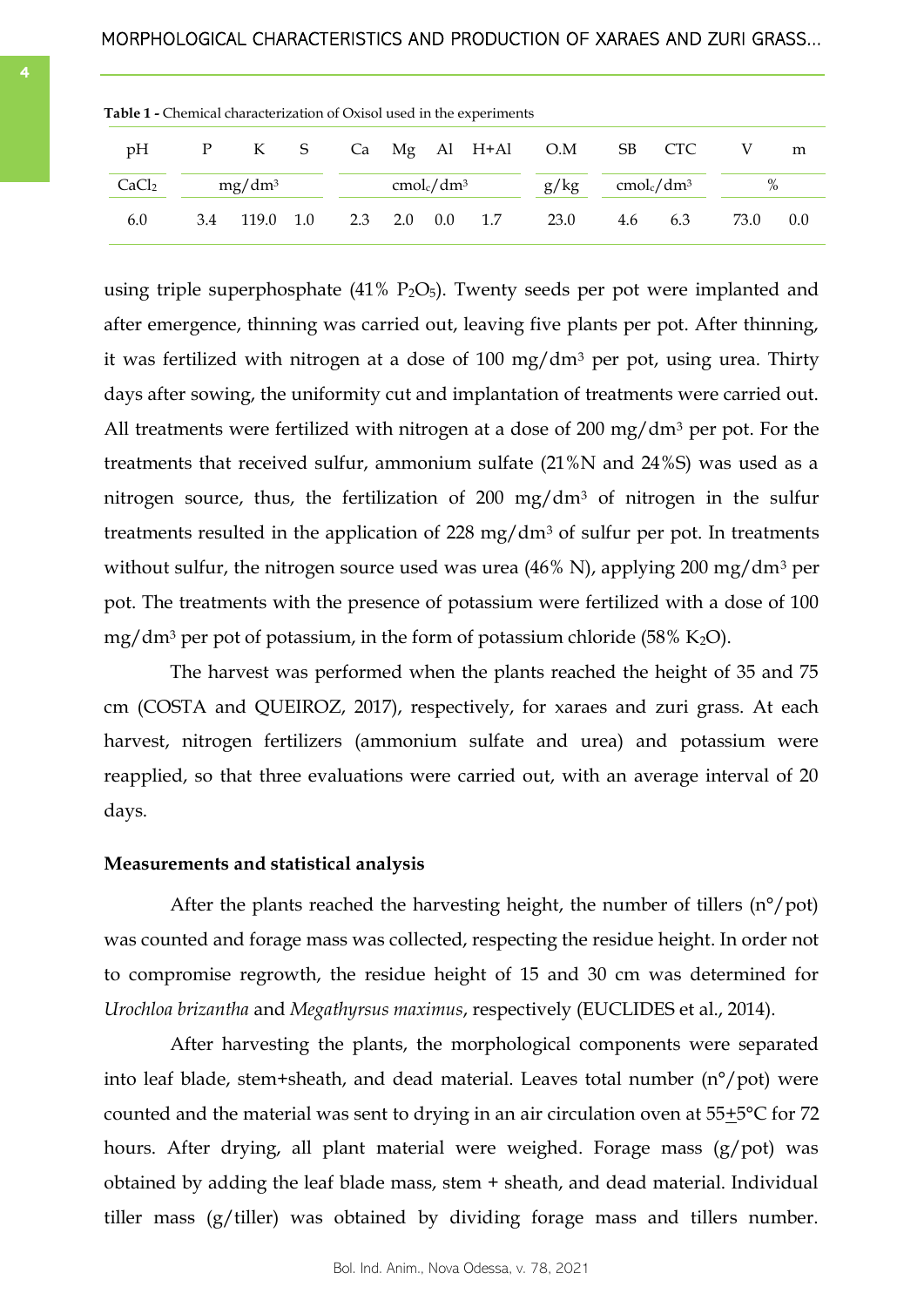<span id="page-4-0"></span>Individual leaf mass  $(g/leaf)$  was estimated by the ratio between the leaf blade mass and leaves number. Leaf appearance rate (leaf/day) was estimated by dividing the leaves number per tiller and the interval between evaluations. Phyllochron (days/leaf) was obtained by the inverse of the leaf appearance rate. Relative forage mass was calculated by the forage mass ratio of each treatment compared to the treatment with the highest production and relative leaf blade mass was calculated by the leaf blade mass ratio of each treatment compared to the treatment with the highest leaf blade mass.

For statistical analysis, the cuts were admitted as a random effect in the variance analysis, and to compare the averages, the Tukey test was used, at 5% probability of error, for this, the SISVAR software was used (FERREIRA, 2019).

## **RESULTS AND DISCUSSION**

### **Experiment 1 –** *Urochloa brizantha* **cv. Xaraes**

Fertilization with sulfur and potassium in different combinations had no significant effect (P>0.05) on each leaf dry mass, number of leaves per tiller, leaf appearance rate and phyllochron of xaraes grass (Table 2). However, there was a difference between treatments in grass forage mass (P<0.05).

Treatment that received only potassium had a similar forage mass (P>0.05) to the treatment that received only sulfur and to the treatment with sulfur and potassium, which obtained greater mass (P<0.05). Even though grasses submitted to

|                             | Treatments        |         |           |                    |            |  |
|-----------------------------|-------------------|---------|-----------|--------------------|------------|--|
| Variables                   | S                 | K       | <b>SK</b> | Without SK         | <b>SEM</b> |  |
| Forage mass                 | 22.28b            | 24.14ab | 27.09a    | 17.48c             | 1.1068     |  |
| Individual leaf mass        | 0.22a             | 0.20a   | 0.22a     | 0.20a              | 0.0119     |  |
| Individual tiller mass      | 0.37 <sub>b</sub> | 0.46a   | 0.49a     | 0.38 <sub>b</sub>  | 0.0189     |  |
| Leaves number               | 102.4ab           | 109.8a  | 118.4a    | 81.26 <sub>b</sub> | 6.0857     |  |
| Tillers number              | 66.7a             | 61.8ab  | 66.5a     | 53.5 <sub>b</sub>  | 2.5182     |  |
| Number of leaves per tiller | 2.02a             | 2.23a   | 2.35a     | 1.91a              | 0.1343     |  |
| Leaf appearance rate        | 0.13a             | 0.14a   | 0.15a     | 0.12a              | 0.0089     |  |
| Phyllochron                 | 7.84a             | 6.80a   | 6.62a     | 8.02a              | 0.4475     |  |

**Table 2 -** Forage mass (g/pot), individual leaf mass (g/leaf), individual tiller mass (g/tiller), leaves number (n°/ pot) and tillers (n°/pot), number of leaves leaves per tiller, leaf appearance rate (leaf/day) and phyllochron (days/ leaf) of xaraes grass fertilized with combinations of sulfur and potassium

Means followed by the same letter, in the line, do not differ by Tukey's test (P>0.05) \*SEM= standard error of the average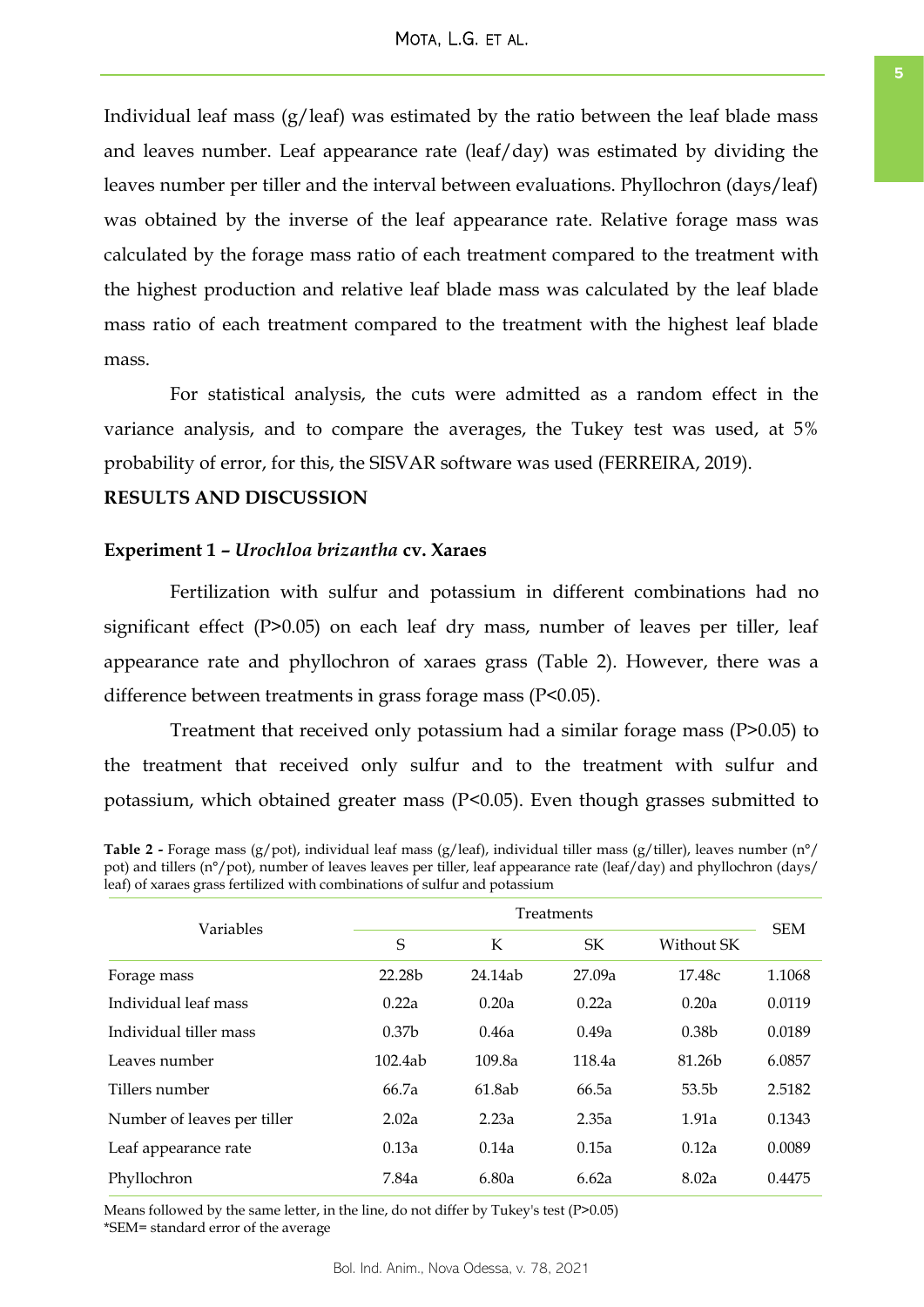fertilization only with potassium and only sulfur obtained similar forage mass (P>0.05), the forage mass of xaraes grass fertilized only with sulfur was lower when compared to the treatment fertilized with sulfur and potassium (P<0.05), which demonstrates that the sulfur absence promoted greater limitation than the potassium absence.

This effect is explained by the synergism that occurs between potassium and other nutrients since it is a nutrient involved in several reactions in plant physiology, which includes enzymatic activation. In the assimilation of sulfur, potassium activates an enzyme that participates as an enzyme activator in cysteine synthesis (Yang et al., 2007) and therefore, the synergism when these two nutrients were used. Similarly, potassium is also able to increase the efficiency of nitrogen functions in the plant, thus, when potassium is associated with nitrogen fertilization, there is an increase in the production of forage mass (MORAIS et al., 2016).

In sulfur and potassium absence, there was a lower forage mass  $(P<0.05)$ , which can be explained by the smaller leaves and tillers number ([Table 2\).](#page-4-0) Promising effect of sulfur on tillering was observed by Schmidt & Monteiro (2015) researching with *Megathyrsus maximus Jacq*. cv. Tanzania and by Cabral et al. (2020), who fertilized several types of grass with ammonium sulfate, the same source used in this study, observed positive responses in the number of tillers in relation to fertilization performed with urea. Potassium also changes the leaves emission and tillers, as Cruz et al. (2021) observed an increase in leaves number of *Urochloa brizantha* cv. Paiaguás performing fertilization with increasing levels of potassium and Cabral et al. (2017) verified an increase in tillers number of Mulato II cultivar, a hybrid of *Urochloa* spp.

Omission of these two nutrients can result in significant losses in forage mass, as observed in this study and reported by Prado et al., (2011). Sulfur is essential for the synthesis of some proteins (PAIVA & NICODEMO, 1994) and, therefore, an increase in forage mass production (P<0.05) can be observed in the treatment with sulfur alone when compared to the control treatment  $(Table 2)$  $(Table 2)$ . Rosado et al. (2016), evaluating nitrogen fertilization with three different sources (urea, ammonium sulfate and calcium nitrate), observed that *Megathyrsus maximus* cv. "Mombaça" obtained a response of 13.6% more in production when they used ammonium sulfate compared to the treatment that received urea. As for potassium, the importance was highlighted by Bonfim-Silva et al. (2018), who observed increasing production responses of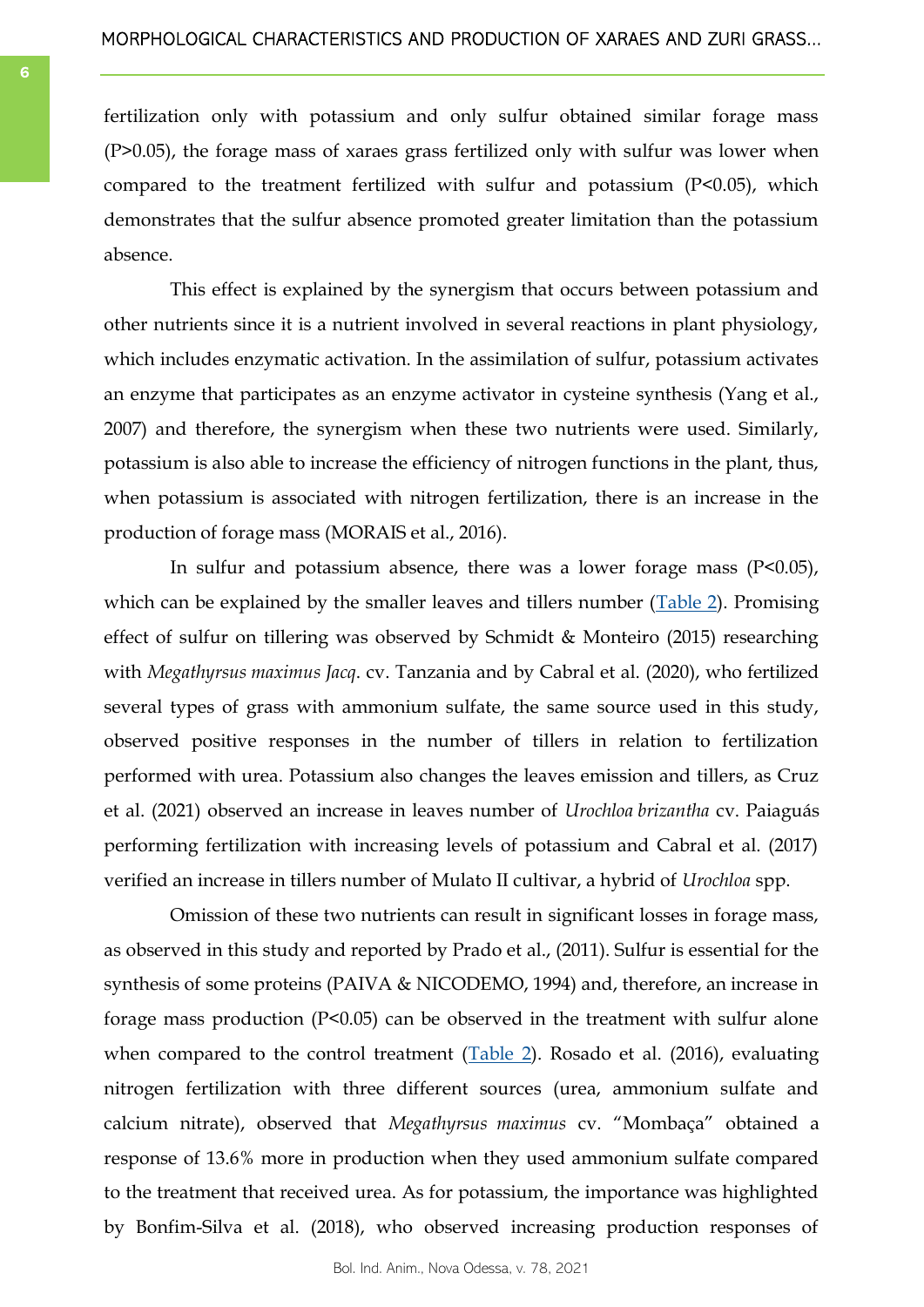<span id="page-6-0"></span>*Urochloa brizantha* cv. Piata at different doses of potassium associated with nitrogen.

Tillers number per pot were similar (P>0.05) among the treatments that received fertilization ([Table 2\),](#page-4-0) however, the fertilization only with potassium was similar to the treatment without fertilization. This demonstrates that only sulfur is capable of maintaining tillering in fertilization with only one of these nutrients. Thus, although the use of sulfur alone does not maximize the forage mass (Table 2), the promoted tillering is capable of to delay the degradation process, as the tillering is fundamental for the establishment of the plant, for the permanence of the pasture and for that there is a greater proportion of the area of covered soil, which avoids erosion and weed appearance.

Nutrients omission limited the production of leaves by plants, with the treatment without fertilization being the most limiting for the development of leaves (Figure 1). This result is similar to that of Miranda et al. (2017) who observed a smaller leaves number in the omission of these two nutrients. Leaf blade amount present in the plant is highly correlated with the photosynthetic rate, thus, with the increase in leaves number, there is a respective increase in the photosynthetic rate, which positively results in forage mass (MARTUSCELLO et al., 2016; SOUZA et al., 2019).

The leaf blade dry mass (Figure 1) presented the same result as the forage mass, in which the treatment with sulfur and potassium obtained the highest (P<0.05)



**Figure 1 -** Leaf blade mass (LBM), stem + sheath (SSM) and dead material (DDM) of xaraes grass fertilized with combinations of sulfur and potassium.

Means followed by the same letter, in the same characteristic, do not differ by Tukey's test  $(P<0.05)$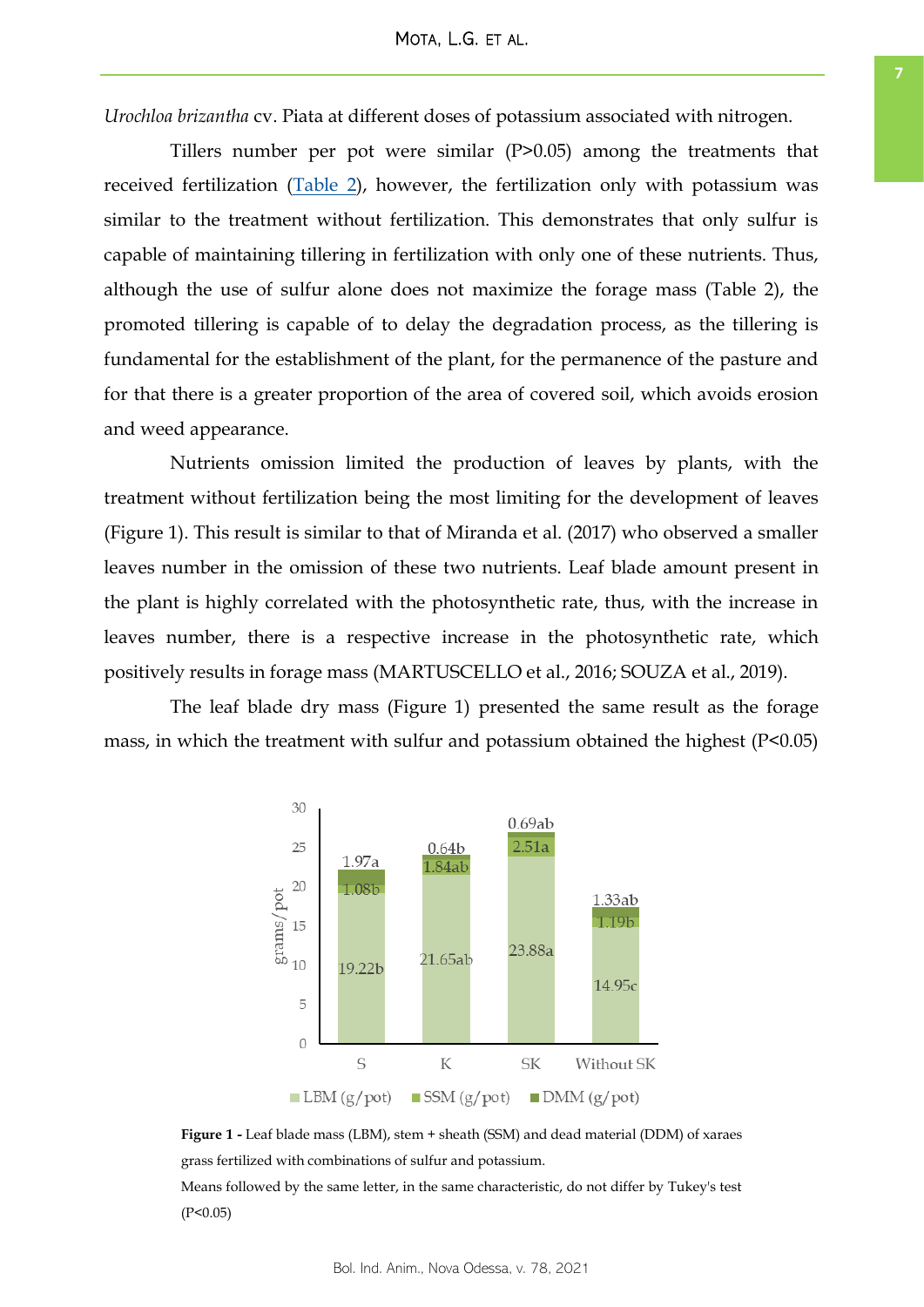<span id="page-7-0"></span>dry mass and was similar (P>0.05) to treatment with potassium only, which in turn did not differ (P>0.05) from the treatment with sulfur alone. The lowest (P<0.05) leaf blade dry mass was observed in the control treatment, that is, without any fertilization. Sulfur presence in fertilization (S) increased (P<0.05) the leaf blade dry mass in relation to the treatment without fertilization. This result shows the importance of applying sulfur in maintenance fertilization of xaraes grass. Bortoluzzi et al. (2017), performing fertilization with two sources of nitrogen, urea and ammonium sulfate, observed an effect of sulfur supply via ammonium sulfate on the production of leaf blade and shoot dry mass.

Stem + sheath dry mass was higher (P<0.05) in the combined fertilization with sulfur and potassium in relation to the treatments with only sulfur and control, while the treatment with only potassium was equal (P>0.05) to the others treatments (Figure 1). Fertilization with nitrogen and sulfur stimulates the protein synthesis of plant causing it to produce more leaves and anticipate the plant's senescence process causing a greater (P<0.05) presence of dead material ([Figure 1\)](#page-6-0) as observed in the treatment with only sulfur compared to that which received only potassium (MARTUSCELLO et al., 2015; ARTUR & MONTEIRO, 2014).

Association of the two nutrients in the fertilization promoted higher (P<0.05) relative forage mass (Figure 2), not differing (P>0.05) from the treatment with



**Figure 2 -** Relative forage mass of xaraes grass fertilized with combinations of sulfur and potassium

Means followed by the same letter do not differ by Tukey test (P>0.05)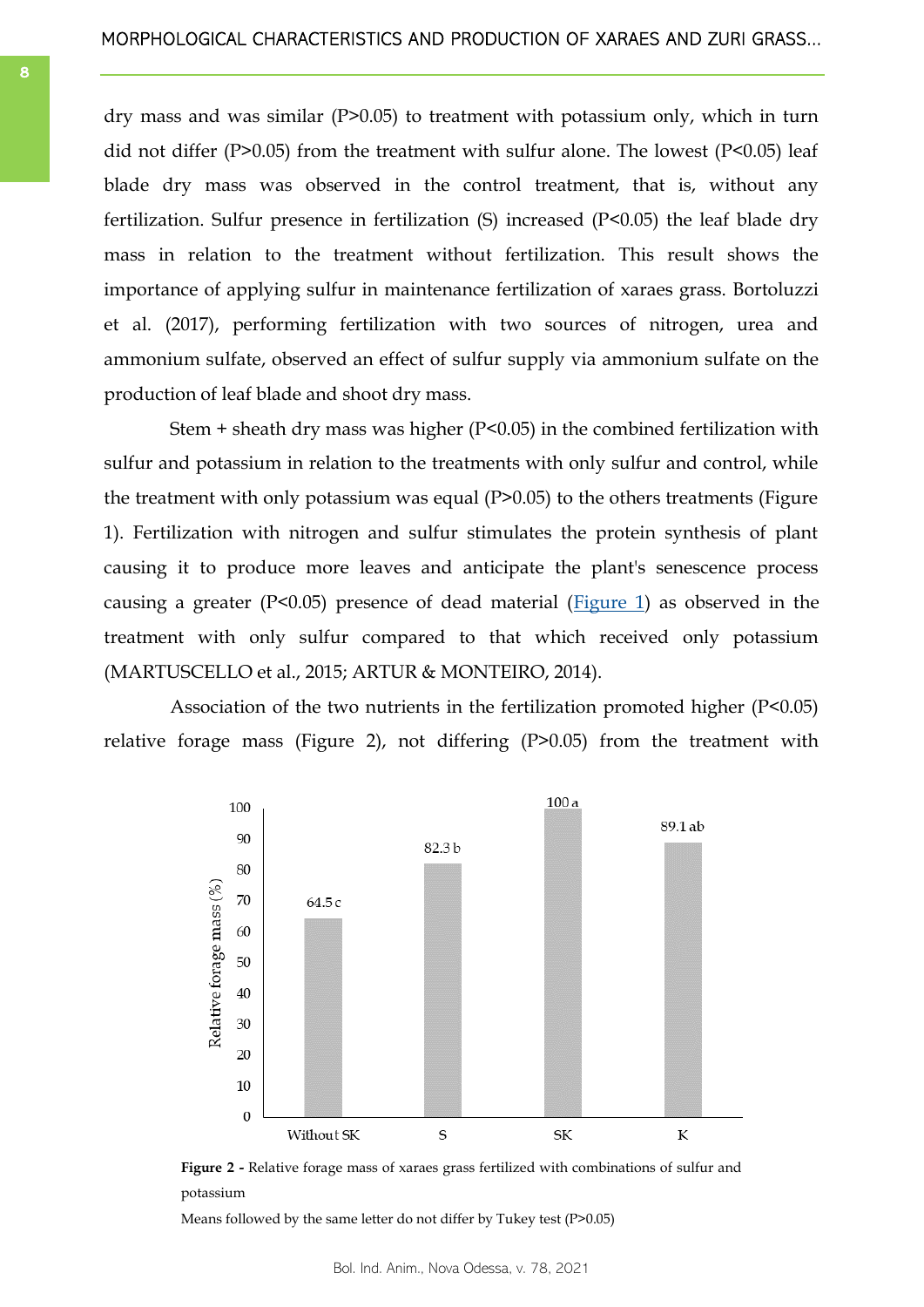<span id="page-8-0"></span>potassium alone. This, in turn, was similar (P>0.05) also to the treatment with only sulfur, which presented intermediate relative forage mass. Finally, the control treatment showed the lowest (P<0.05) relative forage mass, showing that sulfur and potassium are two important nutrients for maintenance fertilization of Xaraes grass.

Thus, it is essential to carry out the fertilization of potassium associated with nitrogen with a sulfur source. However, it is necessary to performe the economic analysis of fertilizer with sulfur, as ammonium sulfate is a more expensive product. In addition, the omission of these two nutrients (control treatment) can result in low productivity of xaraes grass, which can result in limited forage production, since a 35% reduction [\(Figure 2\)](#page-7-0) was observed in relation to grass fertilized with the two nutrients (SK).

### **Experiment 2 –** *Megathyrsus maximus* **cv. Zuri**

Sulfur and potassium combinations in fertilization of zuri grass showed statistical difference (P<0.05) only for the variables leaf blade mass, dead matter dry mass and number of leaves per pot. The treatments did not influence (P>0.05) forage mass, stem + sheath, individual leaf mass and tiller, tillers number, number of leaves per tiller, leaf appearance rate and phyllochron (Table 3).

Leaf blade mass in the treatment receiving only sulfur fertilization was similar (P>0.05) to the treatment with the omission of the two nutrients. However, greater leaf

| <b>Tabela 3 -</b> Forage mass (g/pot), leaf blade mass (g/pot), stem + sheath (g/pot), dead matter (g/ pot), individual |
|-------------------------------------------------------------------------------------------------------------------------|
| leaf mass (g/leaf), individual tiller mass (g/tiller), leaves number (n°/pot) and tillers (n°/pot), number of leaves    |
| per number of tillers, leaf appearance rate (leaf/day) and phyllochron (days/leaf) of xaraes grass fertilized with      |
| combinations of sulfur and potassium                                                                                    |

| Variable                    |        | <b>Treatments</b> |                   |                 |            |  |  |
|-----------------------------|--------|-------------------|-------------------|-----------------|------------|--|--|
|                             | S      | К                 | <b>SK</b>         | Withou SK       | <b>SEM</b> |  |  |
| Forage mass                 | 11.27a | 12.65a            | 12.58a            | 9.97a           | 0.7169     |  |  |
| Leaf blade mass             | 9.45b  | 12.65a            | 12.58a            | 8.62b           | 0.7374     |  |  |
| Stem + sheath mass          | 0.12a  | 0.00a             | 0.00a             | 0.40a           | 0.1055     |  |  |
| Dead matter mass            | 1.69a  | 0.00 <sub>b</sub> | 0.00 <sub>b</sub> | 0.95ab          | 0.3034     |  |  |
| Individual leaf mass        | 0.158a | 0.174a            | 0.162a            | 0.153a          | 0.0120     |  |  |
| Individual tiller massa     | 0.217a | 0.245a            | 0.248a            | 0.187a          | 0.0317     |  |  |
| Number of leaves            | 59b    | 75ab              | 82a               | 56 <sub>b</sub> | 5.4826     |  |  |
| Tillers number              | 49a    | 46a               | 50a               | 47a             | 3.3842     |  |  |
| Number of leaves per tiller | 1.31a  | 1.60a             | 1.88a             | 1.16a           | 0.2251     |  |  |
| Leaf appearance rate        | 0.087a | 0.107a            | 0.125a            | 0.077a          | 0.0150     |  |  |
| Phyllochron                 | 14.38a | 9.43a             | 8.81a             | 14.85a          | 1.7893     |  |  |

Means followed by the same letter, in the line, do not differ by Tukey's test (P>0.05) \*SEM= standard error of the mean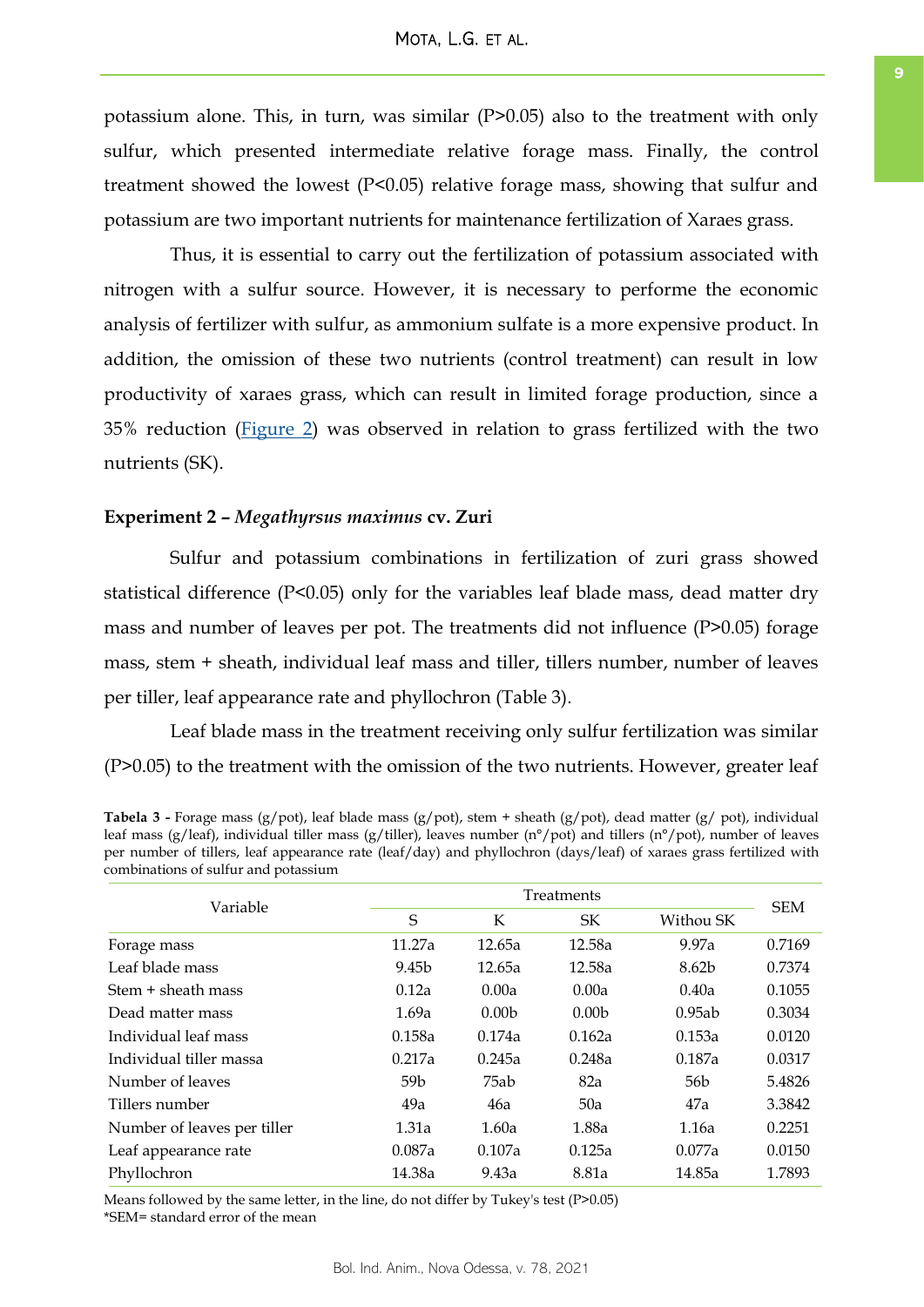blade mass was observed for treatments fertilized only with potassium (K) and with sulfur and potassium (SK) ([Table 3\).](#page-8-0) Thus, the importance of potassium for the development and production of leaf blade by the plant is evidenced. Hojo et al. (2011) obtained lower shoot mass production by subtracting potassium in the fertilization of *Megathyrsus maximus* Jacq. cv. Tanzania in relation to fertilization with all nutrients supply.

Leaves number were reduced (P<0.05) when there was omission of potassium in the fertilization, as observed in the treatments that received only sulfur (S) and without the two nutrients (without SK), compared to the treatment fertilized with both (SK). Avalhaes et al. (2009) observed that when potassium fertilization was not carried out, leaves number of elephant grass (*Pennisetum purpureum* cv. Mott) reduced in relation to the treatment with all nutrients supply.

There were no difference (P>0.05) between treatments in tillers number. Souza et al. (2007) did not observe the influence of potassium doses on the tanzania grass tiller population (*Megathyrsus maximus* Jacq. cv. Tanzania), in addition, they also did not observe any effect on the leaf/stem ratio.

Similar to Experiment 1, leaf appearance rate and phyllochron in zuri grass were also not influenced (P>0.05) by treatments (Table  $3$ ). In general, the leaf appearance rate and the phyllochron are more associated with the availability of nitrogen for plant, as in the present research only the nitrogen source was varied (ammonium sulfate in the treatments with sulfur and urea in the treatments without sulfur) and not the dose  $(200 \text{ mg/dm}^3)$ , there was no effect on these two variables (PEREIRA et al., 2011; CABRAL et al., 2020).

Treatments with both nutrients and only with potassium had higher (P>0.05) relative leaf blade mass ( $Figure 3$ ) and the control and sulfur treatments had lower (P>0.05) relative mass. In general, it is observed that the potassium removal from maintenance fertilization of zuri grass results in less development of plant structure, having a significant effect in reducing leaves number. In addition, it can be seen that the zurigrass pots that received only sulfur produced 25% less leaf blade mass compared to treatments that received potassium ([Figure 3\)](#page-10-0).

Thus, it is noteworthy that fertilization with potassium is essential to increase the productive efficiency of the grasses studied, represented by two distinct species (*Urochloa brizantha* and *Megathyrsus maximus*). Therefore, the inclusion of potassium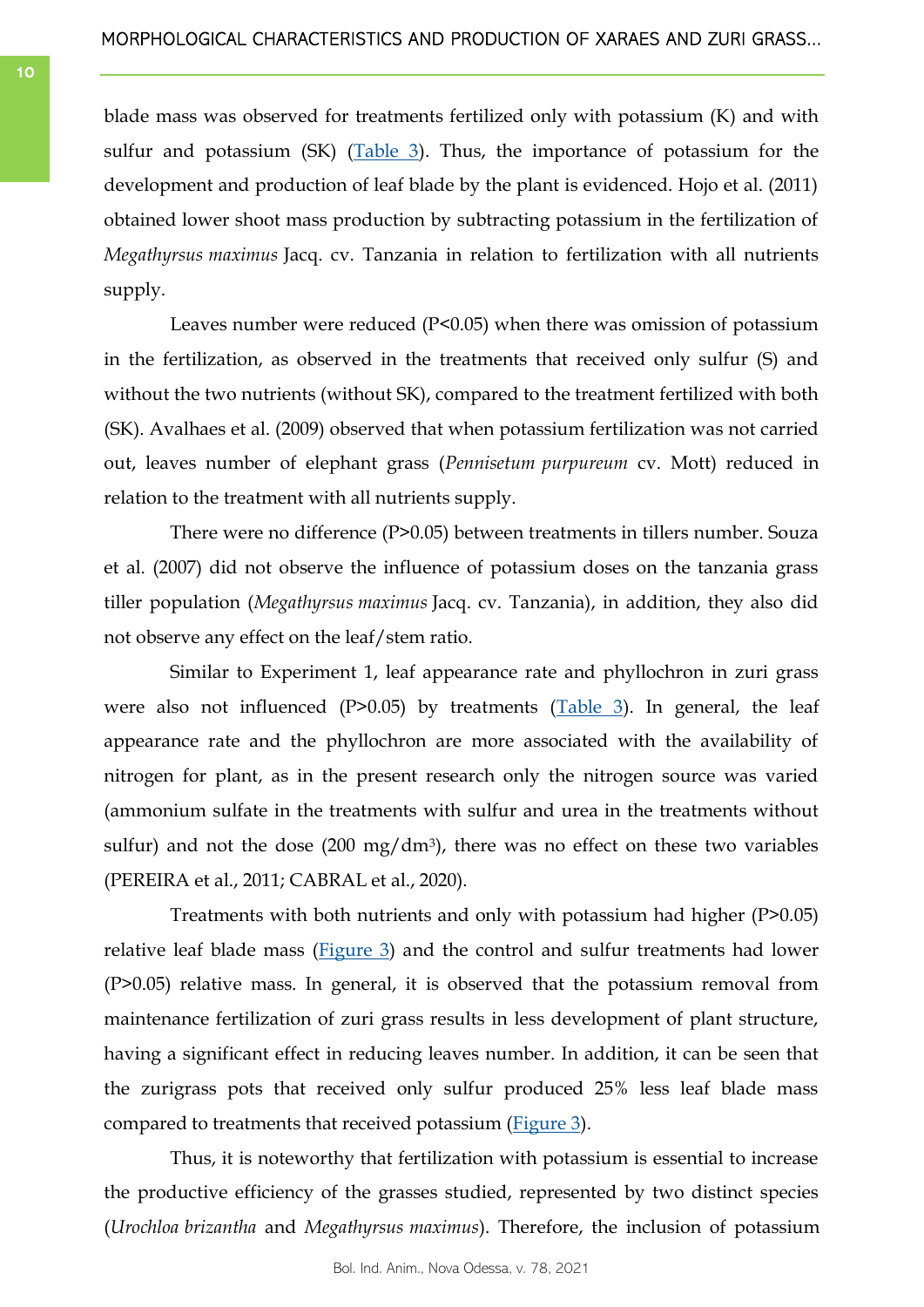<span id="page-10-0"></span>

Figure 3 - Relative forage mass of zuri grass fertilized with combinations of sulfur and potassium

Means followed by the same letter do not differ by Tukey test (P>0.05)

should be prioritized in relation to sulfur in the fertilization of forage grasses and the sulfur absence compromised the development of xaraes grass more than that of zuri grass.

# **CONCLUSION**

Potassium and sulfur combination in maintenance fertilization of xaraes grass promotes grass development. Sulfur does not increase the productive indexes of zuri grass. Potassium suppression in fertilization is a more limiting factor for grass development than sulfur.

### **REFERENCE**

- ARTUR, A.G.; MONTEIRO, F.A. Marandu palisadegrass growth and nutrient accumulation as affected by nitrogen and sulfur fertilizations. **Australian Journal of Crop Science,** v.8, p.422–429, 2014.
- BACKES, C.C.; SANTOS, A.J.M.; BESSA, S.V.; RIBON, A.A.; TEODORO, A.G.; RODRIGUES, L.M.; TOMAZELO, L.L.; LEITE, L.L.F. Taxa de cobertura verde e exportação de macronutrientes pelo capim Marandu em função da aplicação de gesso. **Archivos de Zootecnia,** v.67, p.234-242, 2018. [https://doi.org/10.21071/](https://doi.org/10.21071/az.v67i258.3659) [az.v67i258.3659](https://doi.org/10.21071/az.v67i258.3659)
- BONFIM-SILVA, E.M.; MORAIS, L.P.V.C.; PACHECO, A.B.; SILVA, T.J.A.; SOUSA, H.H.F.; SANTOS, E.S.E.; BÄR, C.S.L.L. Interaction between nitrogen and potassium in fertilization of the piatã grass (*Urochloa brizantha*): productive and phytometric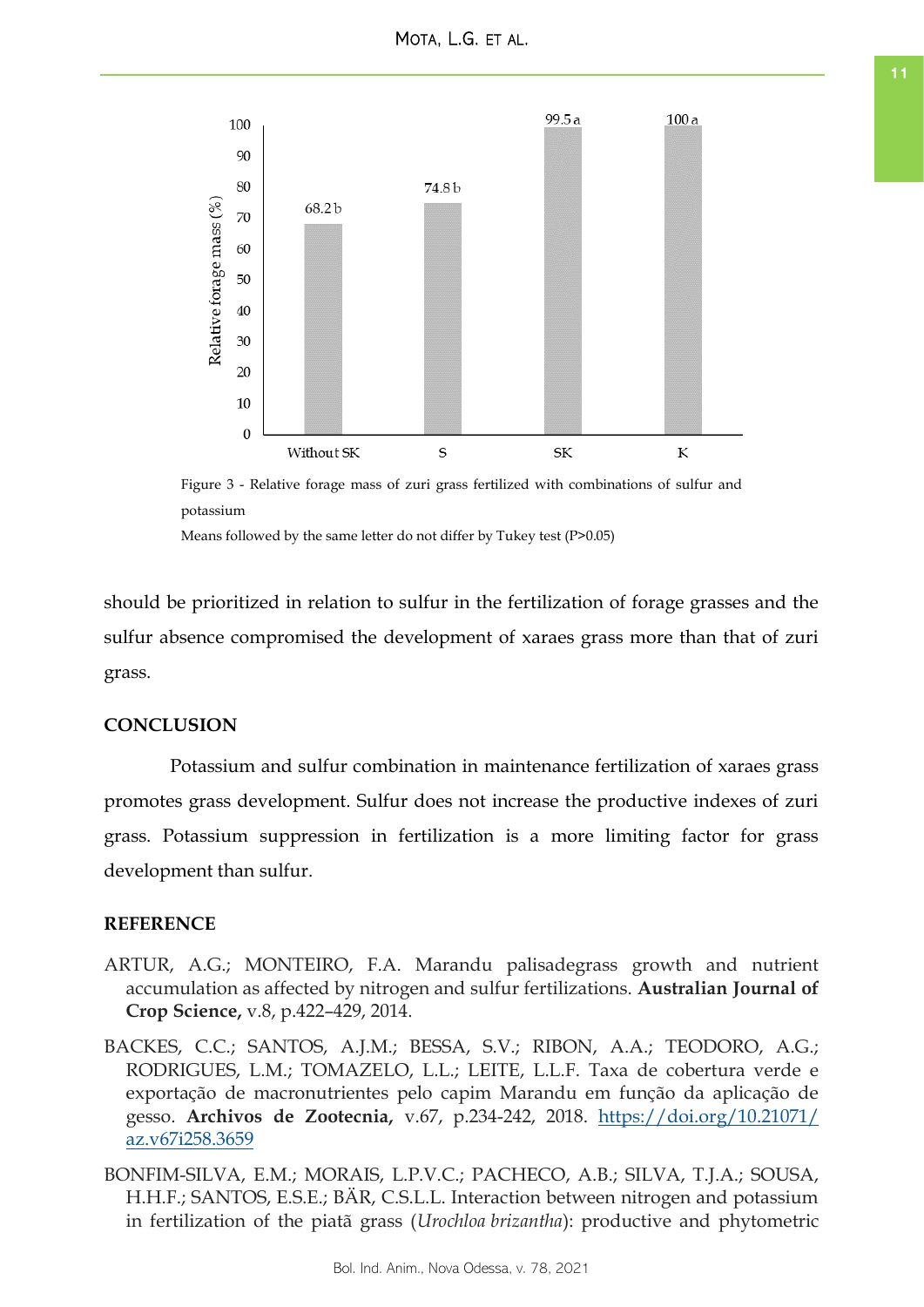characteristics. **Australian Journal of Crop Science,** v.12, p.1122-1128, 2018. <https://doi.org/10.21475/ajcs.18.12.07.PNE1048>

- BORTOLUZZI, F.M.; CABRAL, C.E.A.; MACHADO, R.A.F.; ABREU, J.G.; CABRAL, C.H.A.; BARROS, L.V. Fosfato natural reativo aplicado em épocas distintas e associado a fertilizantes nitrogenados afetam a produção de capim-marandu. **Boletim de Indústria Animal,** v.74, p.9-16, 2017. [https://doi.org/10.17523/](https://doi.org/10.17523/bia.v74n1p9) [bia.v74n1p9](https://doi.org/10.17523/bia.v74n1p9)
- CABRAL, C. E. A.; CABRAL, L. S.; BONFIM-SILVA, E. M.; CARVALHO, K. S.; ABREU, J. G.; CABRAL, C. H. A. Reactive natural phosphate and nitrogen fertilizers in Marandu grass fertilization. **Comunicata Scientiae,** v. 9, p. 729–736, 2018.<https://doi.org/10.14295/CS.v9i4.1170>
- CABRAL, C. E. A.; PESQUEIRA-SILVA, L. C. R.; BARROS, L. V.; BEHLING NETO, A.; ABREU, J. G.; CABRAL, C. H. A.; SILVA, F. G.; GALATI, R. L.; FIORI, A. M. R.; SILVA JUNIOR, C. A. Defoliation height and potassium fertilization of Mulato II grass. **Semina: Ciências Agrárias,** v.38, p.2719-2726, 2017. [https://](https://doi.org/10.5433/1679-0359.2017v38n4Supl1p2719) [doi.org/10.5433/1679-0359.2017v38n4Supl1p2719](https://doi.org/10.5433/1679-0359.2017v38n4Supl1p2719)
- CABRAL, C.E.A.; CABRAL, C.H.A.; SANTOS, A.R.M.; CARVALHO, K.S.; BONFIM-SILVA, E.M.; MOTTA, L.J.M.; MATTOS, J.S.; ALVES, L.B.; BAYS, A.P. Ammonium sulfate enhances the effectiveness of reactive natural phosphate for fertilizing tropical grasses. **Tropical Grasslands-Forrajes Tropicales,** v.8, p.86-92, 2020. [https://doi.org/10.17138/TGFT\(8\)86-92](https://doi.org/10.17138/TGFT(8)86-92)
- COSTA, J.A.A.; QUEIROZ, H.P. **Régua de manejo de pastagens – edição revisada.**  Campo Grande, MS: Embrapa, 2017, 7p.
- COSTA, N.L.; JANK, L.; MAGALHÃES, J.A.; BENDAHAN, A.B.; RODRIGUES, B.H.N.; SANTOS, F.J.S. Forage yield and morphogenesis of Megathyrsus maximus cultivars in Roraimas's savannas. **Research, Society and Development**, v. 9, 2020. <https://doi.org./10.33448/rsd-v9i8.6054>
- CRUZ, C.A.C.; ORIOLI JUNIOR, V.; BERNARDES, J.V.S.; SARGENTIM, M.M.; SILVA, G.A.; KOCHENBORGER, A.C.D. Efficiency of phonolite as a potassium source for Paiaguás palisadegrass. Pesquisa Agropecuaria Tropical, v. 51, 2021. [https://](https://doi.org./10.1590/1983-40632021v5167857) [doi.org./10.1590/1983-40632021v5167857](https://doi.org./10.1590/1983-40632021v5167857)
- EUCLIDES, V. P. B.; MONTAGNER, D. B.; BARBOSA, R. A.; NANTES, N. N. Manejo do pastejo de cultivares de *Brachiaria brizantha* (Hochst) e *Megathyrsus maximus* Jacq. **Revista Ceres,** v. 61, p. 808-818, 2014. [http://dx.doi.org/10.1590/0034-](http://dx.doi.org/10.1590/0034-737x201461000006) [737x201461000006](http://dx.doi.org/10.1590/0034-737x201461000006)
- FERREIRA, D.F. SISVAR: A computer analysis system to fixed effects split plot type designs. **Revista Brasileira de Biometria**, v.37, p.529-535, 2019. [https://](https://doi.org/10.28951/rbb.v37i4.450) [doi.org/10.28951/rbb.v37i4.450](https://doi.org/10.28951/rbb.v37i4.450)
- GALINDO, F.S.; BUZETTI, S.; TEIXEIRA, M.C.F.; DUPAS, E.; LUDKIEWICZ, M.G.Z. Acúmulo de matéria seca e nutrientes no capim-mombaça em função do manejo da adubação nitrogenada. **Revista de Agricultura Neotropical,** v.5, p.1-9, 2018. <https://doi.org/10.32404/rean.v5i3.2132>
- HAFSI, C.; DEBEZ, A.; ABDELLY, C. Potassium deficiency in plants: effects and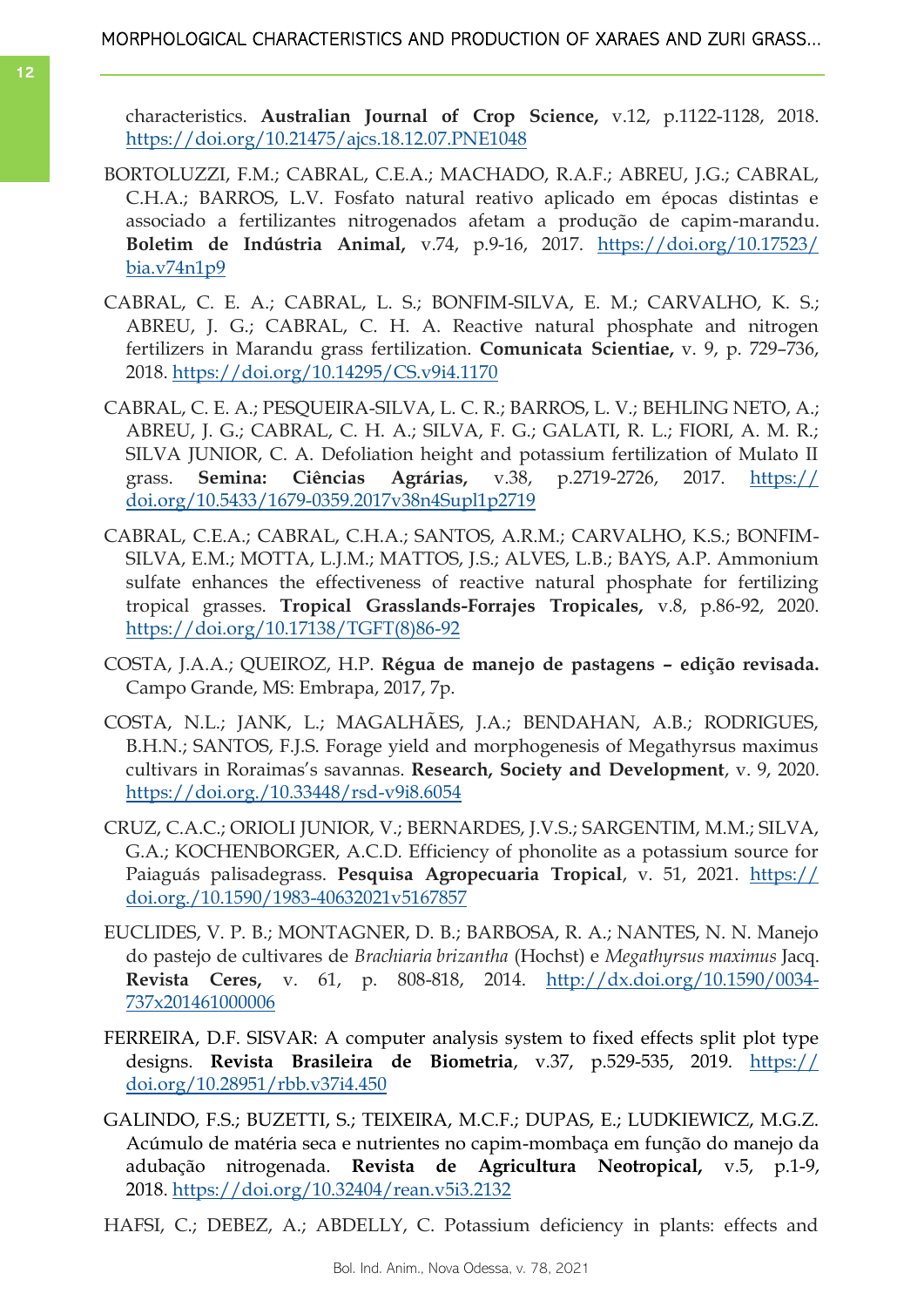signaling cascades. **Acta Physiologiae Plantarum**, n.36, p.1055-1070, 2014. [https://](https://doi.org/10.1007/s11738-014-1491-2) [doi.org/10.1007/s11738-014-1491-2](https://doi.org/10.1007/s11738-014-1491-2)

- HOJO, R.H.; AVALHÃES, C.C.; VALE, D.W.; PRADO, R.M.; PIMENTEL, U.V. Desempenho do capim-tanzânia cultivado em solução nutritiva com a omissão de macronutrientes. **Scientia Agraria Paranaensis,** v.10, p.63-73, 2011. DOI: [https://](https://doi.org/10.18188/sap.v10i2.5538) [doi.org/10.18188/sap.v10i2.5538](https://doi.org/10.18188/sap.v10i2.5538)
- MARTUSCELLO, J.A.; MAJEROWICZ, N.; CUNHA, D.N.F.V.; AMORIM, P.L.; BRAZ, T.G.S. Características produtivas e fisiológicas de capim-elefante submetido à adubação nitrogenada. **Archivos de Zootecnia,** v.65, p.565-570, 2016. [https://](https://doi.org/10.21071/az.v65i252.1927) [doi.org/10.21071/az.v65i252.1927](https://doi.org/10.21071/az.v65i252.1927)
- MARTUSCELLO, J.A.; SILVA, L.P.; CUNHA, D.N.F.V.; BATISTA, A.C.S.; BRAZ, T.G.S.; FERREIRA, P.S. Adubação nitrogenada em capim-Massai: Morfogênese e produção. **Ciência Animal Brasileira,** v.16, p.1-13, 2015. [https://](https://doi.org/10.1590/1089-68916i118730) [doi.org/10.1590/1089-68916i118730](https://doi.org/10.1590/1089-68916i118730)
- MAZID, M.; KHAN, T.A.; MOHAMMAD, F. Response of crop plants under sulphur stress tolerance: A holistic approach. **Journal of Stress Physiology & Biochemistry**, v.7, p.23-57, 2011.
- MIRANDA, R.P.; PIETROSKI, M.; MATOS, F.B.; JUNIOR, G.F.S.; CAIONE, G. Nitrogen, potassium, calcium and súlfur omission in grass Convert. **Comunicata Scientiae,** v.8, p.452-458, 2017. <https://doi.org/10.14295/cs.v8i3.2257>
- MORAIS, L.P.V.X.C.; BONFIM-SILVA, E.M.; PACHECO, A.B.; ABREU, J.G.; SILVA, T.J.A.; POLIZEL, A.C. Nitrogen and potassium in the cultivation of Piatã grass in Brazilian Cerrado soil. **Revista Brasileira de Engenharia Agrícola e Ambiental**, v.20, p.984-989, 2016.<https://doi.org/10.1590/1807-1929/agriambi.v20n11p984-989>
- OLIVEIRA, E.M.; OLIVEIRA FILHO, J.C.; OLIVEIRA, R.A.; OLIVEIRA, R.M.; CECON, P.R. Determination of xaraes grass quality submitted to irrigation water levels and nitrogen and potassium doses. **Engrenharia Agrícola**, v.37, p.64-74, 2017. [http://](http://dx.doi.org/10.1590/1809-4430-Eng.Agric.v37n1p64-74/2017) [dx.doi.org/10.1590/1809-4430-Eng.Agric.v37n1p64-74/2017](http://dx.doi.org/10.1590/1809-4430-Eng.Agric.v37n1p64-74/2017)
- PAIVA, P. J. R.; NICODEMO, M. L. F. **Enxofre no sistema solo-planta-animal.** Campo Grande-MS: Embrapa-CNPGC, 1994. 45p.
- PEREIRA, V.V.; FONSECA, D.M.D.; MARTUSCELLO, J.A.; BRAZ, T.G.D.S.; SANTOS, M.V.; CECON, P.R. Características morfogênicas e estruturais de capim-mombaça em três densidades de cultivo adubado com nitrogênio. **Revista Brasileira de Zootecnia,** v.40, p.2681-2689, 2011. [https://doi.org/10.1590/S1516-](https://doi.org/10.1590/S1516-35982011001200010) [35982011001200010](https://doi.org/10.1590/S1516-35982011001200010)
- PRADO, R.M.; HOJO, R.H.; AVALHÃES, C.C.; VALE, D.W.; PIMENTEL, U.V. Desempenho do capim tanzânia cultivado em solução nutritiva com à omissão de macronutrientes. **Scientia Agraria Paranaenis,** v.10, p.58-68, 2011. [https://](https://doi.org/10.18188/sap.v10i1.5270) [doi.org/10.18188/sap.v10i1.5270](https://doi.org/10.18188/sap.v10i1.5270)
- REZENDE, C.G.B.; BONFIM-SILVA, E.M.; SILVA, T.J.A.; CABRAL, C.E.A.; SCHLICHTING. Fosfato natural reativo na adubação do capim piatã em Latossolo Vermelho do Cerrado. **Revista Agrarian**, v.9, p.55-62, 2016.